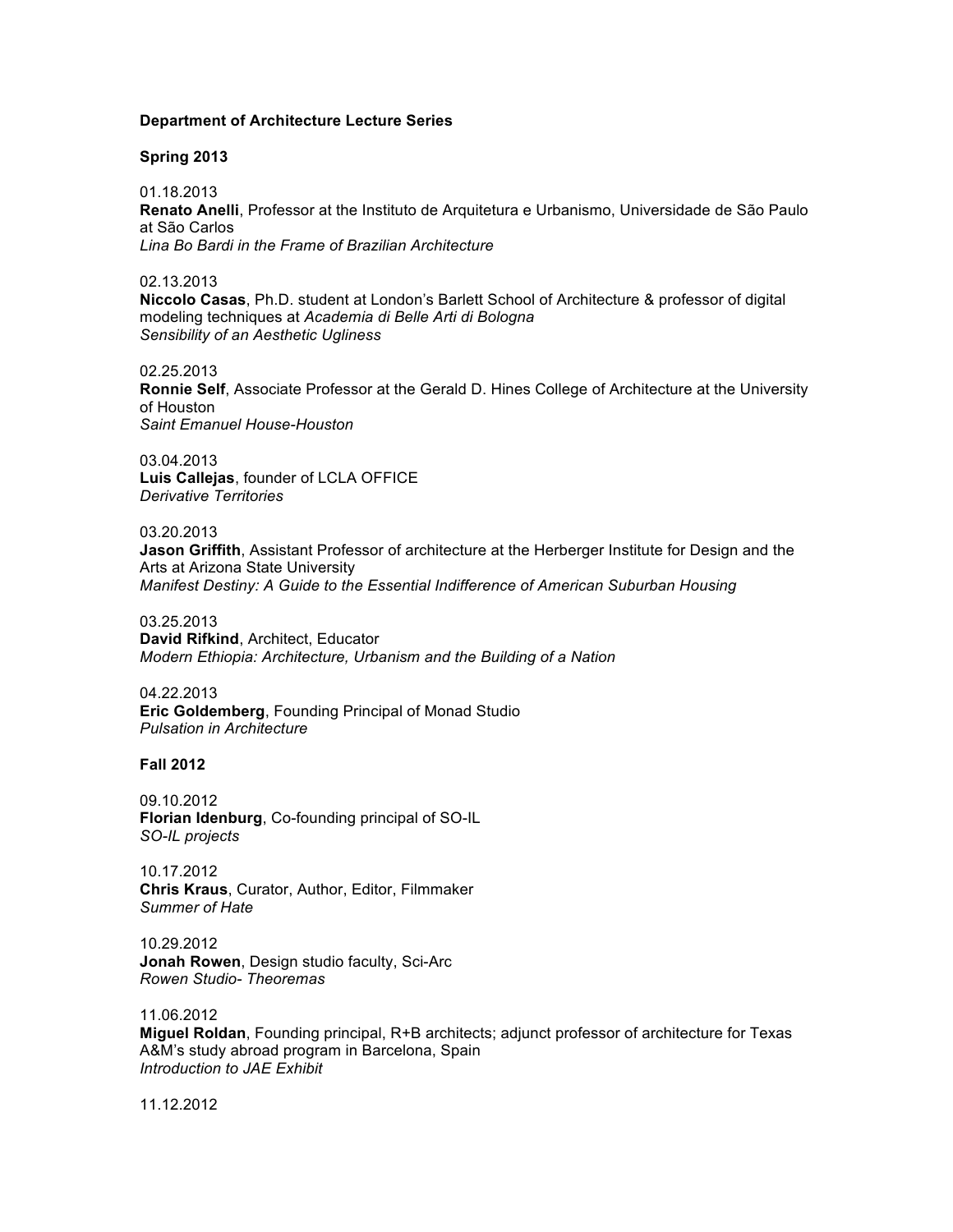**Jason Payne**, Founder, Hirsuta; assistant professor of architecture, University of California-Los Angeles *Wrongful Conviction*

#### **Spring 2012**

02.13.2012 **Lars Lerup**, Professor of Architecture, Rice University *Next City: Why Must We Pay Attention to Self-organization*

02.20.2012

**Rick Lowe**, Founder of Project Row Houses *Art in the Social Sphere*

#### 02.27.2012

**John McMorrough**, Chairman of University of Michigan's Taubman College of Architecture and Urban Planning, Principal at Studio APT *One Thing After Another*

#### 03.07.2012

**Miguel Roldan and Merce Berengue**, Founding principal, R+B architects; adjunct professor of architecture for Texas A&M's study abroad program in Barcelona, Spain *Public Private Collective*

## 04.02.2012

**Yasufumi Nakamori**, Associate Curator of Photography at Houston's Museum of Fine Arts, Lecturer at Rice University's Department of Art History *Picturing Modernism in Japanese Architecture* 04.16.2012 **Karin Jaschke and Jon Goodbun**, Jon Goodbun from the Royal College of Art and Karin Jaschke from the University of Brighton *Architecture and its Resources: Towards a New Materialist Practice*

04.23.2012

**Roland Snooks**, Founding Partner of Kokkugia *Volatile Formation*

# **Fall 2011**

09.19.2011 **Tom De Blasis**, Global Design Director, Nike soccer *The Game Changer*

10.10.2011 **Albert Pope**, Gus Sessions Wortham Professor of Architecture, Rice University *The Form of the Present*

11.02.2011 **Paul Lewis**, Principal, LTL Architects *Arthouse Austin*

11.07.2011 **Daniel Rojkind**, Founding Partner, Rojkind Arquitectos *Current Work*

11.14.2011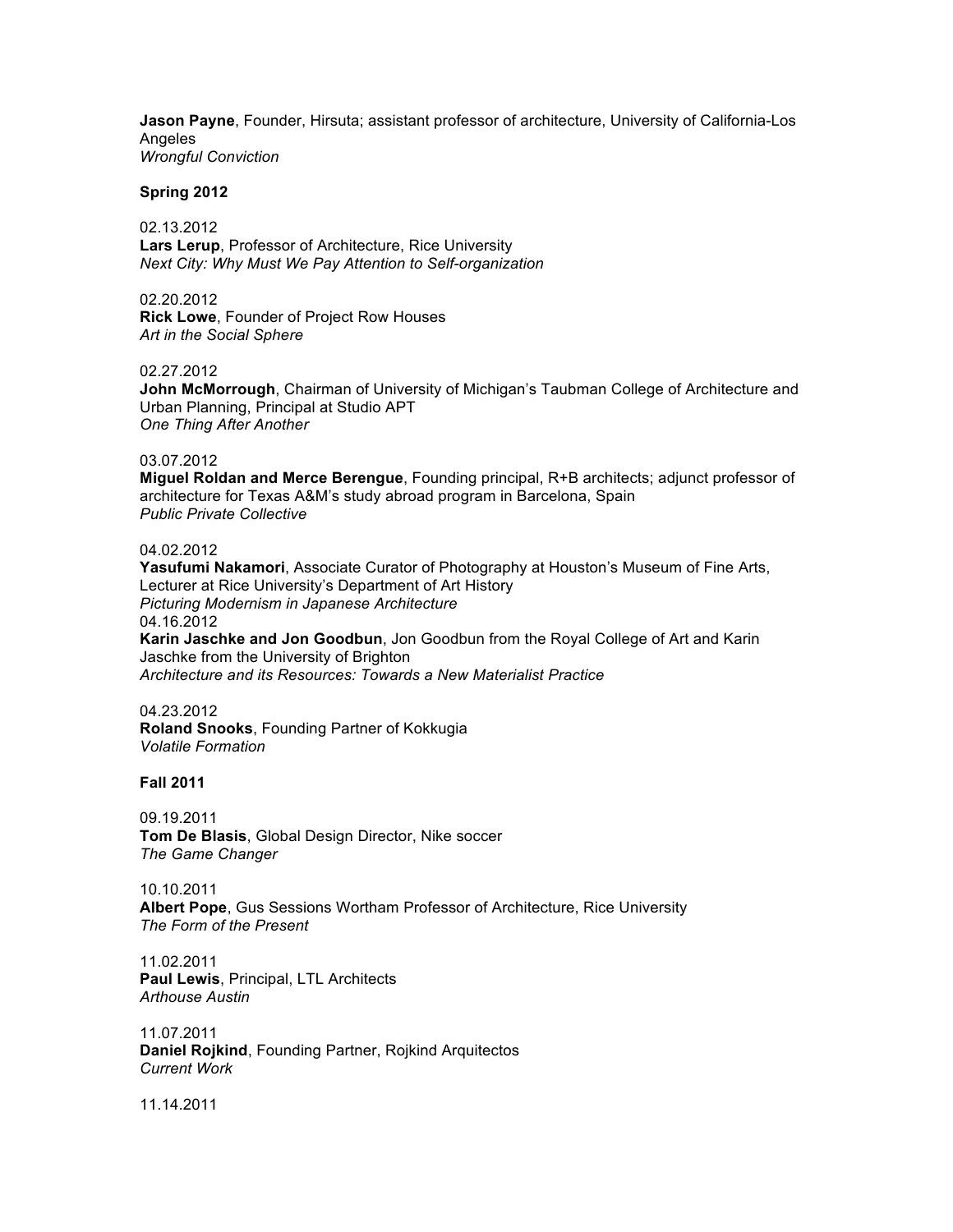**Kyong Park**, Associate Professor of Visual Arts, University of California at San Diego *Nomadic Practices*

**Spring 2011**

02.07.2011 **Productora** *Current Work*

02.10.2011 **Dr. Jennifer Moody**, University of Texas at Austin *Sustainable Living in Bronze Age Crete*

02.16.2011 **Jean Louis Cohen**, Sheldon H. Solow Professor in the History of Architecture at New York **University** *Architecture Drafted: Designing for World War II*

02.24.2011

**Dr. John Oleson**, ACOR Trustee and Distinguished Professor of Classical Archaeology at the University of Victoria in Canada. *Building Disasters, Incompetent Architects and Construction Fraud in Ancient Rome*

02.28. 2011 **Ila Beka and Louise Lemoine**, Co-founders of BêkaFilms *Koolhaas HouseLife*

03.21.2011 **Nate Hume and Abby Coover**, Editor and Creator of suckerPUNCH *suckerPUNCH projects*

03.23.2011 **Elena Manferdini**, Principal of Atelier Manferdini *Digital Design & Fabrication*

03.28.2011 **Jose Oubrerie**, and Current Professor of Architecture at Knowlton School of Architecture and Ohio State University *Protégé of Le Corbusier*

04.05.2011 **Benjamin Ball**, Ball-Nogues Studio *Current Work*

04.11.2011 **Felicity Scott**, Assistant Professor of Architecture and Director of the Program in Critical, Curatorial and Conceptual Practices in Architecture Interact at Columbia University

04.25.2011 **Tom Wiscombe**, Tom Wiscombe Design *Current Work* **Fall 2010**

09.20.2010 **Anerson and Wise**, Anderson and Wise Architects *Natural Houses*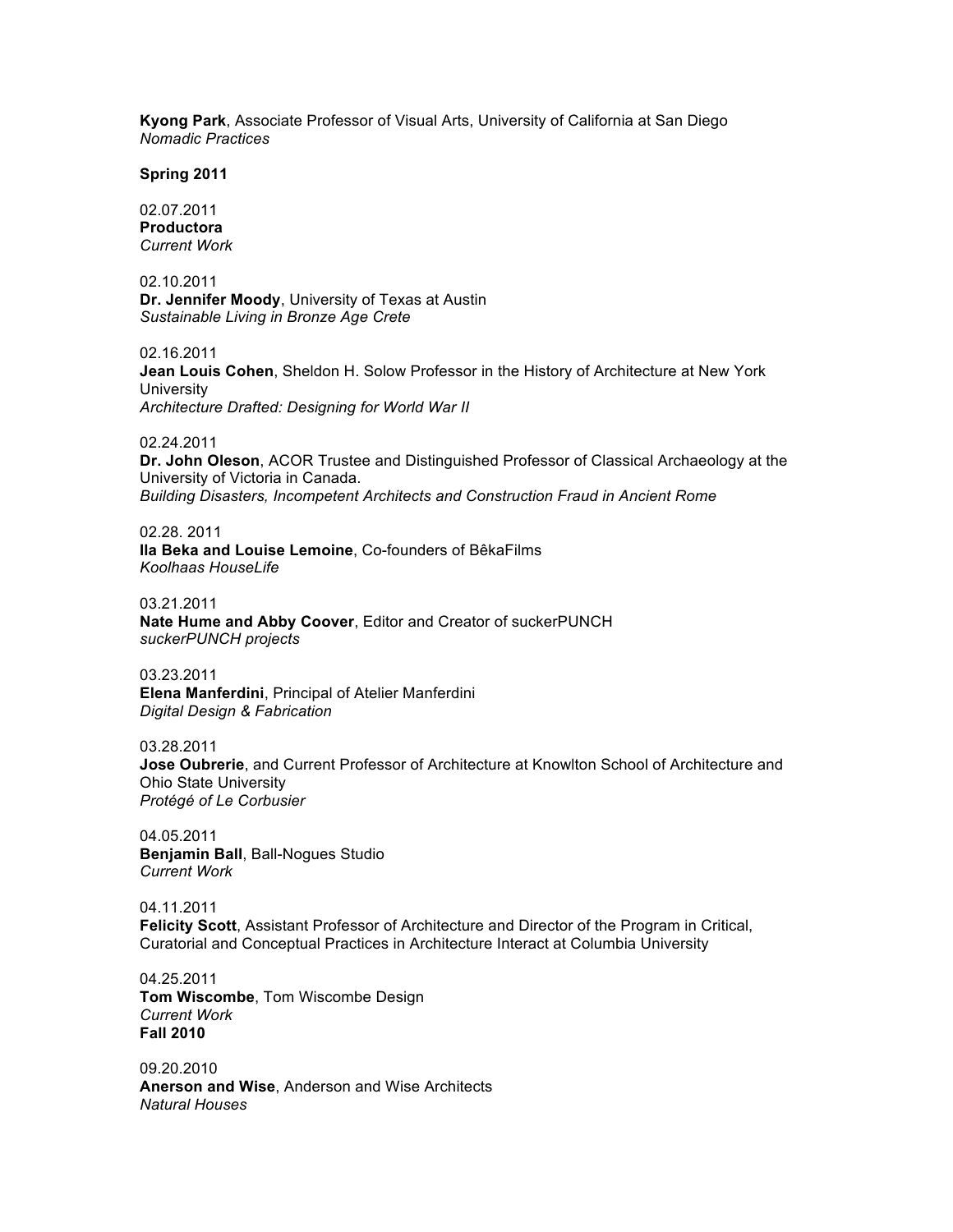09.27.2010 **Dr. Mark Jarzombek**, M.I.T. *Global History: Global Paradox*

10.11.2010 **James Dart**, New York New Orleans *Display and the Post Object*

10.25.2010 **John Hartmann Freecell**, www.frcll.com *The Imperfect and the Mess We Made*

11.15.2010

**Dr. Michaelangelo Sabatino**, University of Houston Gerald D. Hines College of Architecture *Topographies: The Architecture and Urbanism of Arthur Erickson*

**Spring 2010**

01.25.2010 **Dr. Beatriz Colomina**, Professor of Architecture Princeton University

02.08.2010 **Andreas Pedersen**, Bjarke Ingels Group *Yes is More*

02.18.2010

**Sarah Witling**, Dean of the School of Architecture at Rice University, and Ron Witte, Associate Professor of Architecture at Rice *WW Architects*

03.08.2010

**Nicolas Boyarsky**, Principal of London's Boyarsky Murphy Architects and Director of Syracuse University's London Architecture Program *Current Work*

03.25.2010 **Ana Tostoes**, Architectural Historian at Instituto Superior Tecnico, Universidade Tecnica in Lisbon *Rule and Exception Architectonic Practices in Portugal*

04.05.2010 **Francois de Menil**, Principal of FdM: Arch in New York *House*

04.12.2010 **Ted Flato**, Principal of Lake Flato *Current Work*

# **Fall 2009**

09.14.2009 **Santiago R. Perez**, Assistant Professor of Architecture at Gerald D. Hines College of Architecture University of Houston *Rethinking FAB: Spatial Constructions and Material Intelligence*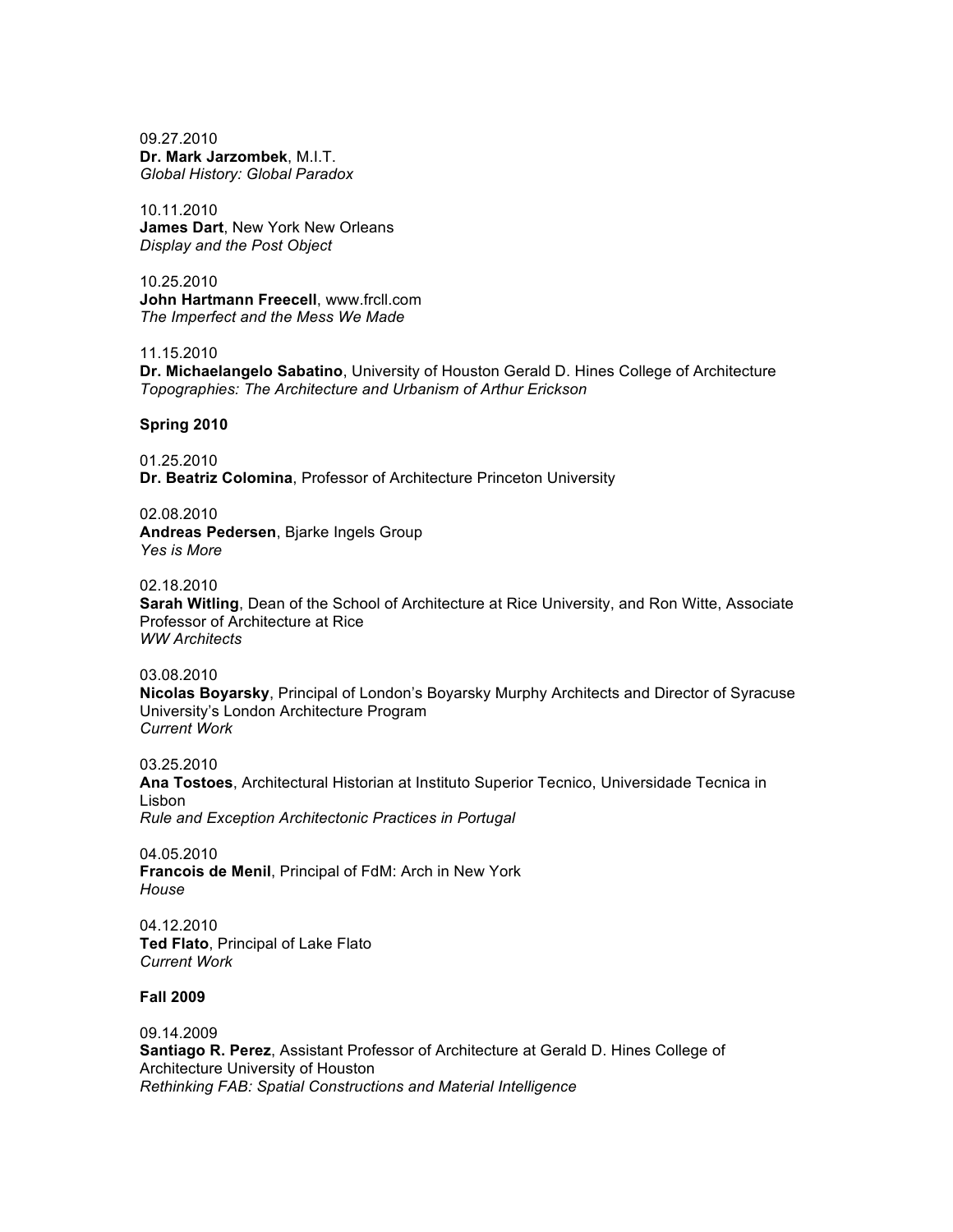09.21.2009 **Ronald Snooks**, Kokkugia *Current Work*

09.28.2009 **Alfredo Brillembourg and Hubert Klumpner,** Urban Think Tank *Current Work*

10.05.2009 **Mark Wamble**, Principal Interloop Architecture *Current Work*

10.12.2009 **Hugo Segawa**, *Brazilian Contemporary Architecture*

10.19.2009 **Pail Preissner**, Paul Preissner Architects Limited *Current Work*

11.09.2009 **Alexander Pincus**, Alexander Pincus Architecture and Design *Current Work*

11.16.2009 **Mark Foster Gage**, Gage-Clemenceau Architects *Current Work*

12.03.2009 **Michael Graves**, Michael Graves *A Grand Tour*

## **Spring 2009**

02.16.2009 **Jimenez Lai**, UIC School of Architecture *Current Work*

03.02.2009 **Kivi Sotamaa**, Principal Sotamaa Design *Current Work*

03.16.2009 **Jose Castillo**, Principal of Arquitectura 911sc *Current Work*

04.06.2009 **Andrew Kudless**, Matsys Design Current Work

### **Fall 2008**

10.20.2008 **Smilia Milovanovic-Bertram**, University of Texas at Austin Department of Architecture *Lessons from Rome*